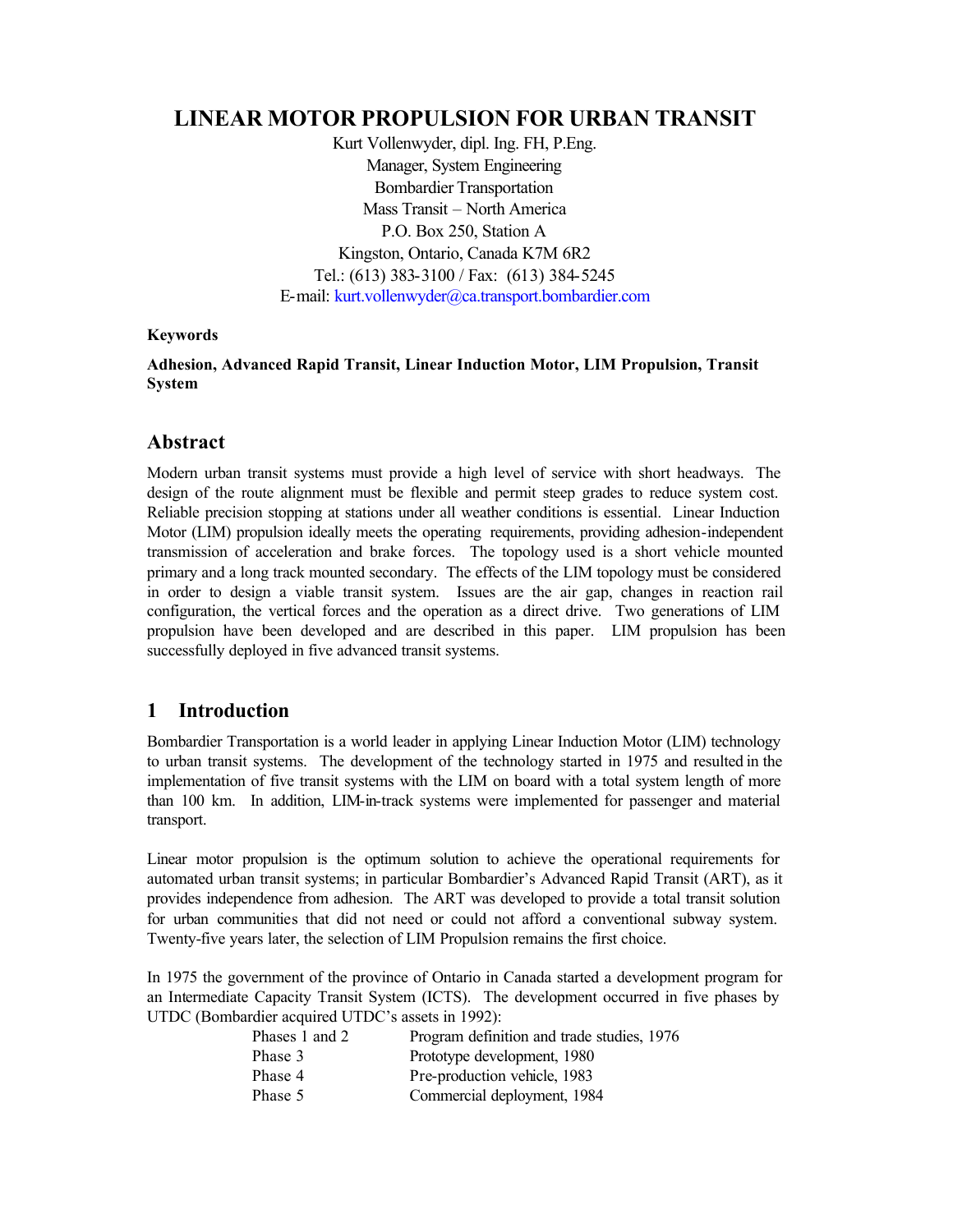These first generation (MKI) vehicles are in operation on:

- The Scarborough Rapid Transit system in Toronto, Canada
- The SkyTrain in Vancouver, Canada
- The Detroit People Mover system in Detroit, USA

The success of these systems and the market demand for a higher-capacity vehicle led to the development of a second-generation (MKII) vehicle. This program was undertaken from 1987 to 1991. This vehicle is used on new systems as well as existing systems. Second generation vehicles are in operation on:

- Kuala Lumpur LRT System 2 in Malaysia,
- SkyTrain in Vancouver,
- JFK International Airport in New York City, USA.

Bombardier Transportation also has extensive experience in the development and application of LIM-in-track systems. A people mover was installed at Houston's International Airport in 1981 with an extension in 1990. Bombardier Transportation is the licensee of the Walt Disney Corporation for the WEDway people mover technology used for this project. An advanced version of this technology was used for the United States Senate subway in Washington, DC. LIM-intrack systems are also used for material transport; an example is the baggage transfer between terminals at the Changi airport in Singapore, commissioned in 1990.

An integrated transit system consists of many elements. This paper describes the LIM propulsion system as part of the ART vehicles. It addresses the rationale for the selection of the LIM technology, specific issues of LIM propulsion for transit applications, the propulsion design and urban transit systems using LIM propulsion.

# **2 LIM Propulsion Rationale**

#### **2.1 Operational Requirements**

LIM propulsion is an integral part of the Advanced Rapid Transit system solution to the operational requirements for a total transit system. The requirements were established with input from municipal planning authorities and transit authorities as well as from studies of North American cities [1]. These requirements demand a high and flexible service level. The system must operate under all weather conditions, including snow and ice. The system must be environmentally acceptable and have minimum land use, noise and visual impact. It must integrate well in an urban environment. Reduced system and operating costs are also part of the requirements.

#### **2.2 ART System Characteristics**

A development program was undertaken from 1976 to 1984 to develop the technology to fulfill the operational requirements. Trade studies were performed for all elements of the ART system. Steel wheel on steel rail, rubber tire and MAGLEV were considered for the suspension and guidance. The selection of steel wheel on steel rail provides all-weather capability, ease of switching and proven, easily available guideway elements. Steerable bogies allow for low-radius curves, increasing the flexibility of the guideway alignment. LIM propulsion was selected to provide high operational availability due to its independence from adhesion, high grade capability (6% or higher) and low maintenance. Driverless operation with a moving block system provides short headways and flexibility to adapt the system capacity to the actual demand. The short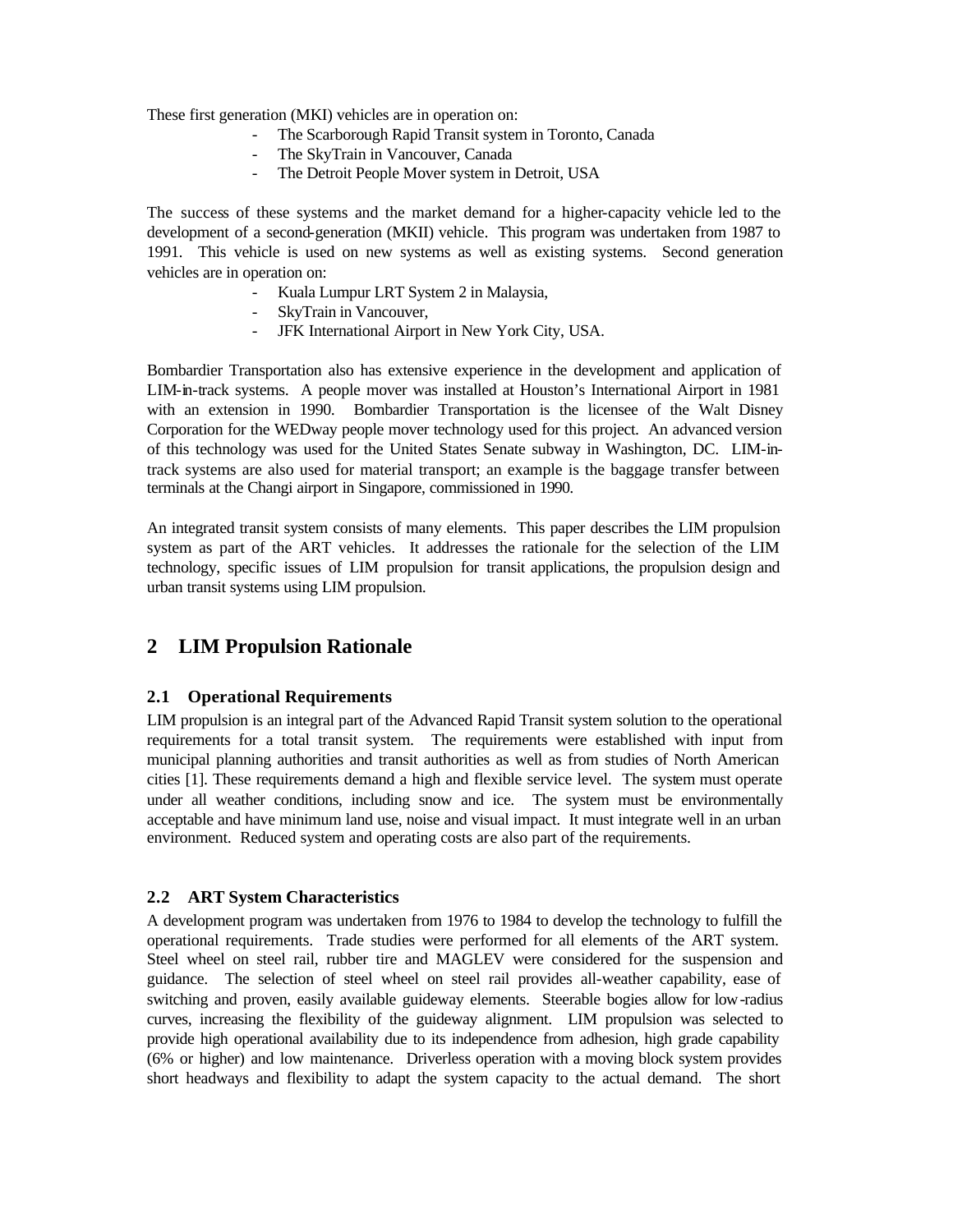headway allows achievement of the throughput with short, light vehicles, reducing the cost of stations and the guideway.

### **2.3 LIM Propulsion Advantages**

Adhesion-independent service braking is the most important feature of LIM propulsion for the ART system. The importance of achieving the required brake deceleration under all weather conditions is described in detail in [2]. An operating case in the referenced paper is summarized here to highlight the adhesion issue. A transit system with short headway operation brakes with a conservative deceleration rate of 1 m/s<sup>2</sup>. The required adhesion is 0.1, axle unloading not considered. The slide probability is 0.1% based on tests by British Rail [3]. A typical ART system, with 24-hour operation and headways from 1.5 minutes during 6 hours, 3 minutes during 12 hours and 6 minutes during 6 hours, will perform approximately 10 000 precision stops per day. Even with the low probability of 0.1% there will be 10 slide events per day. The vehicle must follow a trajectory that brings it to a precise stop at the platform, particularly when platform doors are used. A slide moves the vehicle outside the trajectory and a higher brake rate is required from the nonsliding axles to regain the trajectory. Algorithm A in figure 2.3-1 attempts to regain the trajectory by commanding maximum braking. Algorithm B recalculates a new trajectory reducing the adhesion demand in comparison with algorithm B. The adhesion demand on the non-sliding axles is increased and they could also slide, particularly on a 4-axle vehicle. If this occurs, the station stop is missed.



Figure 2.3-1 Consequences of Sliding

Several mitigation approaches can be used to correct the situation. The vehicle can be jogged back to position. This may not be possible under short headway operation as the next train is too close. In this case the train must skip the stop and proceed to the next station. Both of these methods are an inconvenience to the passengers and disturb the operation as the following trains are delayed. Anti-slide protection prevents wheel flats but still does not allow the train to follow the required trajectory, since it reduces the deceleration rate. Another approach is reduced brake rate, which also decreases the throughput.

LIM propulsion transmits tractive and brake efforts directly to the guideway, eliminating the slide problem. Reliable and accurate station stops under all weather conditions are assured. The independence of adhesions allows steep grades in the alignment, reducing system construction cost. Existing systems have grades up to 6.5%; higher grades are possible. The elimination of all rotating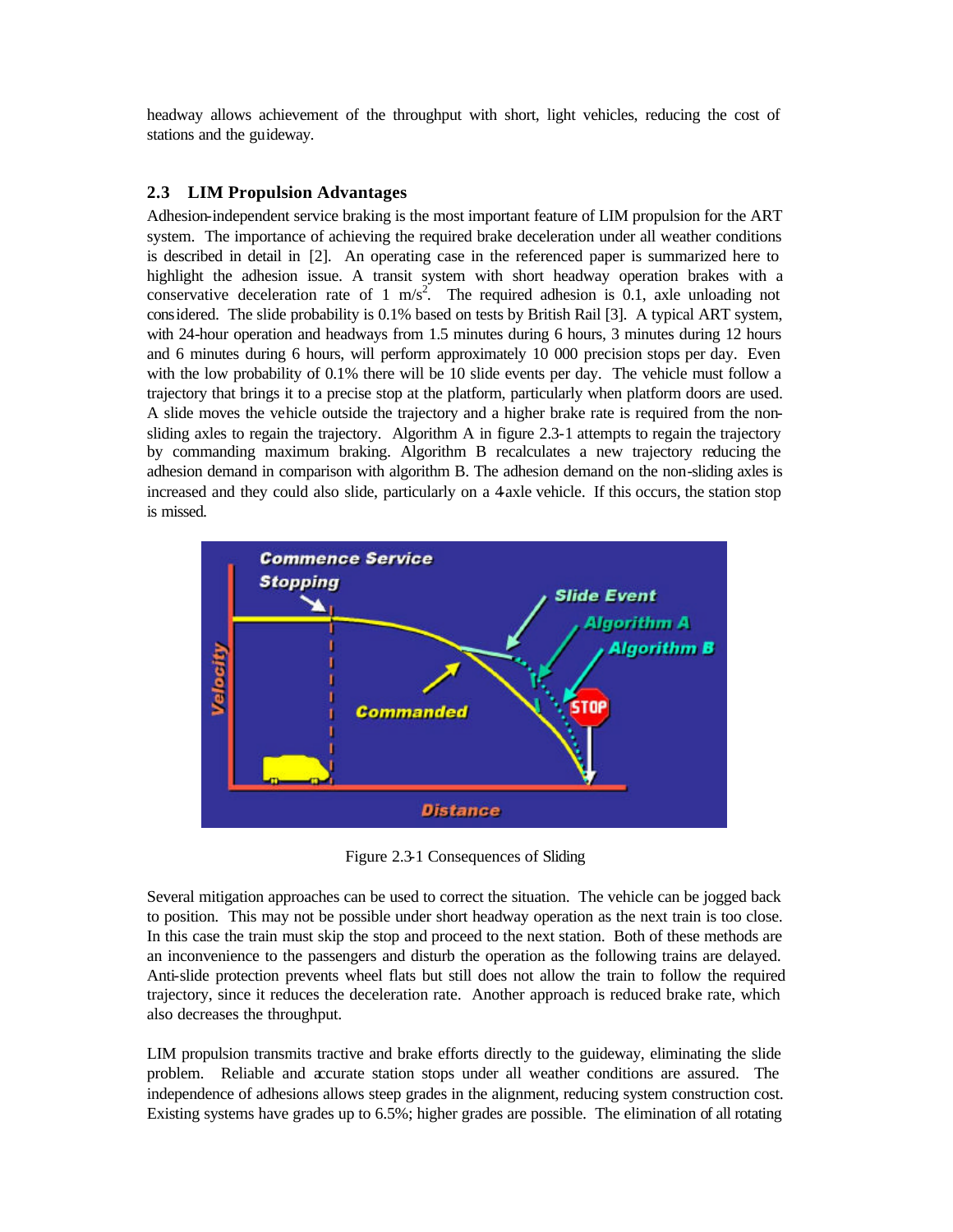parts, gears and coupling reduces rolling resistance, equivalent rotating mass, maintenance costs and noise. Long wheel life is achieved because the wheels are not transmitting any force except for final stopping.

# **3 LIM Issues in Transit Applications**

Any drive technology must be robust enough to withstand the harsh transit environment and roundthe-clock operation in many ART applications. The particularities of a LIM drive must be considered in the design of the system and its operation.

#### **3.1 Topology Effect**

The LIM used for the ART is a short stator (primary), long rotor (secondary) arrangement. The primary (called LIM) is installed on the vehicle. The passive secondary (called reaction rail) is installed between the rails on the guideway (Figure 3.1-1)



Figure 3.1-1 LIM Topology

The air gap is most important for the behaviour and performance of the LIM. Reaction rail installation tolerances and LIM adjustment tolerances must be selected so that they are achievable in practice. A mechanical analysis determines the gap, which must be set so that no mechanical contact occurs under worst-case load conditions; tolerances and wheel wear between LIM height adjustments. The gap is 10–11 mm under nominal load and tolerances. The magnetic gap (entrefer) is longer by the thickness of the aluminium top cap (see Figure 4.1-2). A magnetic gap analysis is performed to determine the magnetic gap to be used for performance calculations of the LIM, assuming worst-case conditions for electrical performance (for example new wheels). The magnetic gap is 15.5-16.5 mm under load and with new wheels. Experience shows that the gap can be achieved in construction and can be maintained in operation. The reaction rail is inspected twice a year. Infrequent adju stment would be required to compensate for rail wear. The LIM height is adjusted after wheel profiling.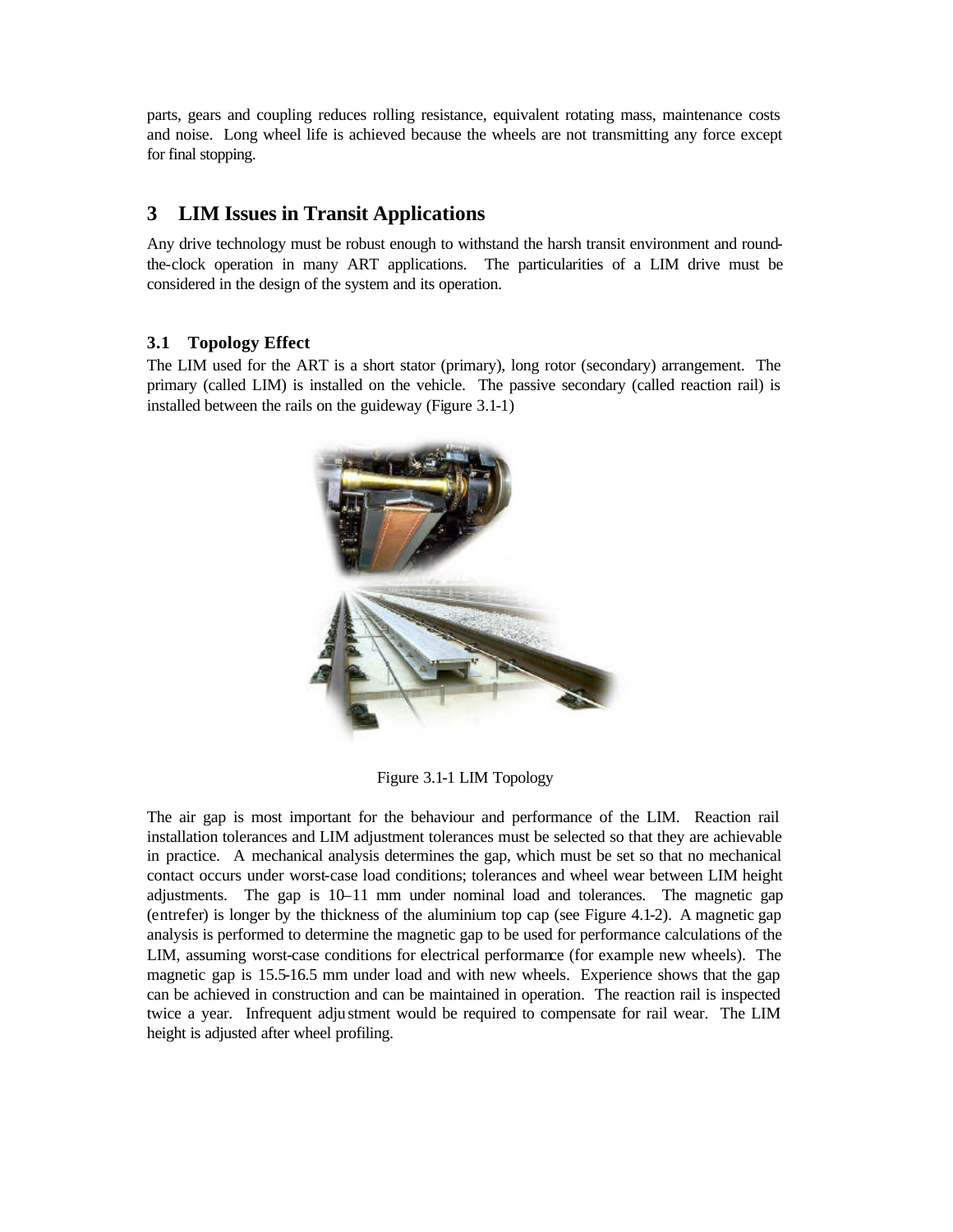

Figure 3.1-2 Vehicle guideway interface

A single-sided LIM topology generates significant vertical force between the LIM and the reaction rail as a result of the attractive magnetic forces and the repelling electromagnetic forces. This force has equal or higher magnitude than the longitudinal thrust and can be much higher under fault and zero slip condition. The LIM structure, the bogie and the attachment of the reaction rail to the guideway have to be designed for these forces. The short stator topology produces end and edge effects. The end effect reduces thrust as the speed increases. It also leads to LIM current unbalance that needs to be considered in the inverter design.

# **3.2 LIM Operation**

LIM propulsion is a direct drive. The magnetic active surface is limited in length and width by the bogie. The LIM is operated at peak thrust to achieve the required force. The operating point for peak thrust varies significantly due to changes in the magnetizing inductance. The gap changes due to installation tolerances, load variations, deflections and wheel wear. The magnetic design of the reaction rail changes as a different design is used for high and low thrust zones. Furthermore, no reaction rail is installed through switches. The temperature of the reaction rail top cap changes due to the ambient temperature and the losses when the LIMs move along the reaction rail. The first generation controls were set for nominal conditions. The thrust envelope used for operation was de-rated from the maximum achievable to account for deviation from nominal conditions. Second generation controls are adaptive and track the peak thrust operating point under varying operating conditions. The thrust envelope used for operation is the peak thrust of the LIM. The four operating areas of constant current motoring, constant voltage motoring, constant current braking and constant voltage braking must be carefully coordinated and optimized as an improvement in one area could have a negative effect in another area.

# **3.3 Efficiency**

The LIM is less efficient than an equivalent rotary machine. For a transit operator, the issue is not the efficiency but the operating cost or more accurately the energy cost per passenger km. Major factors determining the energy consumption of a system are vehicle mass, rolling resistance, auxiliary systems, speed profile, alignment and guideway heating (if required). A vehicle with LIM propulsion must be compared with a vehicle of different technology providing the same passenger throughput and service availability. For example a rail vehicle with rotary drive may need more axles to achieve the same service level and availability under adverse adhesion conditions; its higher weight results in higher energy consumption. A rubber-tired system has a higher rolling resistance and may need guideway heating under wet or snow conditions, increasing the energy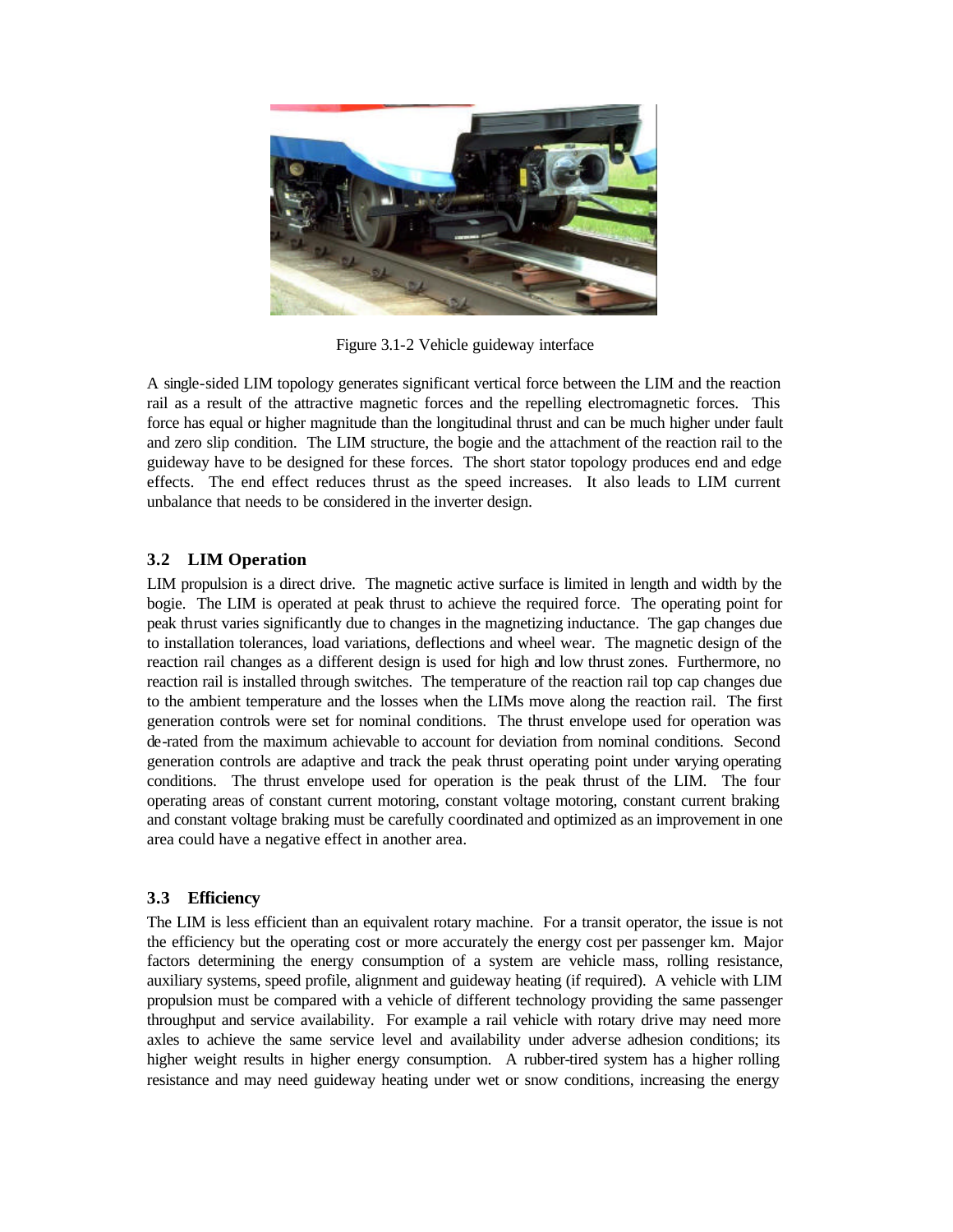consumption. Comparison for the SkyTrain in Vancouver show that the LIM technology is competitive in regards to energy cost on the basis of service provided.

# **4 LIM Propulsion for ART Vehicles**

#### **4.1 First Generation (MKI) LIM Propulsion**

The first-generation vehicles and LIM propulsion systems entered revenue service in 1985. The vehicle is 12.7 m long over couplers and has a tare mass of 14 370 kg. The vehicle is propelled by two LIMs. Each LIM is installed in a steerable bogie. The MKI LIM consists of a linear stack of laminations with a conventional two layer; three-phase winding insulated with class H materials. The mechanical structure is designed to hold and compress the lamination stack and to transmit the longitudinal and vertical forces to the bogie yoke. The yoke acts as the steering mechanism and transmits the vertical forces to the axles and wheel trough a stiff primary suspension that minimizes the effects of the vertical forces and vehicle loading on the air gap. Ten fans located above the windings cool the LIM. Unfiltered air is pushed down through the windings and exhausted towards the bottom of the LIM. The LIM is provided with sensors for over-temperature detection. Early insulation problems under freeze-thaw cycles were corrected by changes in the insulation materials and manufacturing process. The maintenance requirements are very low as the only moving parts are the cooling fans. Maintenance consists mainly of blowing out the windings.



Figure 4.1-1 MKI Linear Induction Motor

| Number of Poles       | 6                |
|-----------------------|------------------|
| Number of Phases      | 3                |
| <b>Rated Voltage</b>  | 450 V            |
| Peak Thrust           | 12 kN            |
| <b>Vertical Force</b> | $25$ kN          |
| Peak Current          | 485 A            |
| <b>Rated Power</b>    | 120 kW           |
| <b>Total Mass</b>     | 640 kg           |
| Length                | $2.2 \text{ m}$  |
| Width                 | $0.62 \text{ m}$ |

Table 4.1-1 MKI LIM Characteristics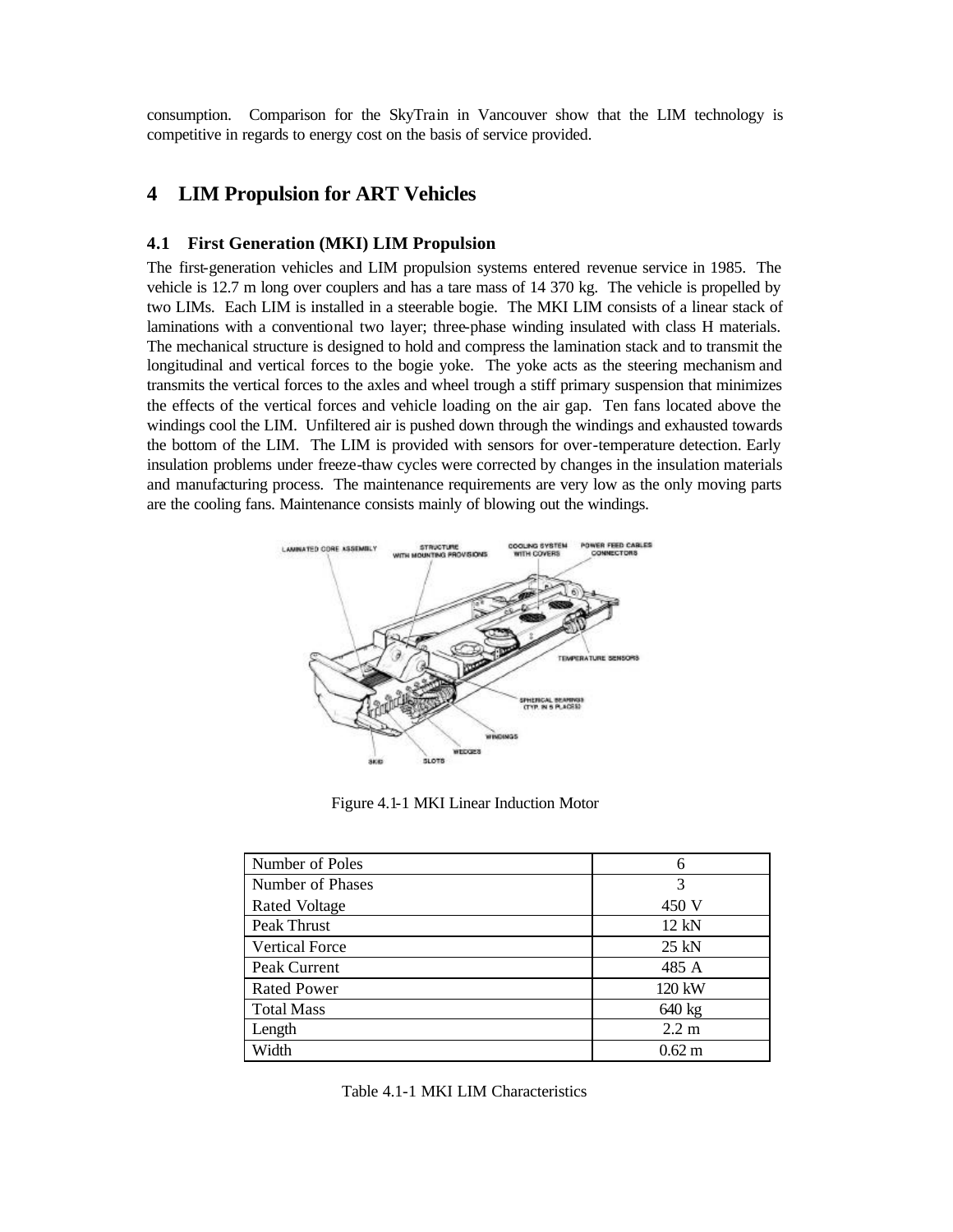The reaction rail consists of a laminated back iron of 10 soft steel bars. The number of laminations is a trade-off between thrust reduction and reaction rail cost. Laminated back iron is used in high thrust areas. Low thrust areas such as yards have a reaction rail with solid back iron. No reaction rail is installed in switches. An aluminium top cap (6063-T3 with a resistivity of 3.5 micro-ohms per meter) is the secondary winding. A mechanical assembly allows transmission of the forces to the guideway. The MKI and MKII vehicles use the same reaction rail.



Figure 4.1-2 Reaction Rail

A power conversion unit (PCU) consisting of an input breaker, an input filter and a three-phase, variable voltage, variable frequency inverter supply each LIM. The first units use power transistors for the inverter while units that are more recent use GTOs; the transistor and GTO modules are interchangeable. The PCUs are naturally cooled and required tight packaging to fit in the space available. The thrust is controlled by regulating the LIM current. The slip frequency is set according a fixed slip frequency vs. speed function to operate the LIM at peak thrust under nominal conditions. The controls are a discrete technology; the electronics racks are installed under the seats inside the vehicle. Regenerative braking is used with controlled resistors on the wayside to assure receptivity at all times. Installation of the brake resistor on the wayside reduces vehicle weight and on board equipment size.

#### **4.2 MKII LIM Propulsion**

The ART MKII vehicle has increased passenger capacity with a length of 16.3-17.6m and a tare mass of 22 000 - 24 000 kg depending on the application. The larger MKII vehicle requires higher thrust from the propulsion system. The MKII LIM is an evolution of the MKI LIM. The magnetic circuit was optimized for higher performance and ease of manufacture. The primary width was increased and the coil pitch changed. The cooling airflow in the LIM was optimized to increase the thermal rating. Two fans blow the cooling air in a plenum lengthwise over the top of the primary stack. Openings in the side frame allow the air to flow over the coil heads, and the air is exhausted to the side. The bottom of the LIM is completely enclosed to prevent foreign object damage. The insulation is rated class H. The LIM is designed for a supply voltage of 750 V DC at the collector shoes, increased from 600 V DC.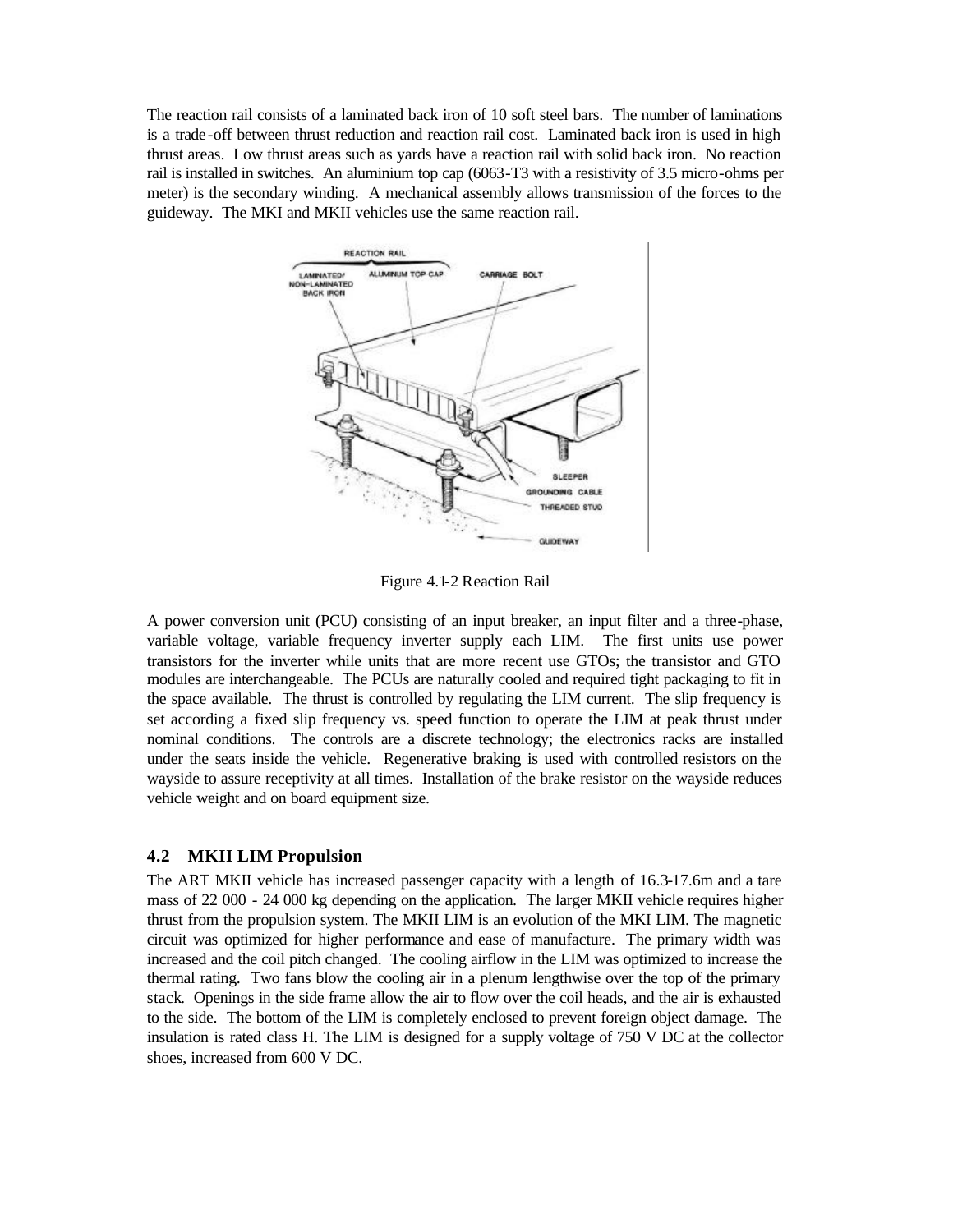

Figure 4.2-1 MKII Linear Induction Motor

| Number of Poles       | 6                |
|-----------------------|------------------|
| Number of Phases      | 3                |
| <b>Rated Voltage</b>  | 570 V            |
| Peak Thrust           | 20 kN            |
| <b>Vertical Force</b> | $25$ kN          |
| Peak Current          | 550 A            |
| <b>Rated Power</b>    | 160 kW           |
| <b>Total Mass</b>     | 640 kg           |
| Length                | $2.23 \text{ m}$ |
| Width                 | $0.67 \text{ m}$ |

Table 4.2-1 MKII LIM Characteristics

The PCUs supplying the MKII LIMs are based on IGBT technology. Similar to the MKI PCU they consist of a high-speed circuit breaker, input filter and inverter. Forced-air cooling is used to reduce the weight. The PCUs for the Vancouver SkyTrain vehicles use an input step-up/down chopper to convert the nominal 600 V DC supply to 750 V DC intermediate circuit voltage for the inverter to achieve the required thrust envelope.

An adaptive control adjusts the slip frequency so that the LIM always operates at the peak thrust point under all operating conditions for thrust demands between 80% and 100%. The standard vector control for a rotary machine was adapted for this purpose. The controls are microprocessor based and include built-in diagnostics. They are installed in the PCU itself, which is linked through a network to the onboard health monitoring system.

# **5 Urban Transit System with LIM Propulsion**

# **5.1 The ART Transit System**

The ART system is designed for a capacity of 10 000 – 40 000 passenger per hour per direction. The guideway is usually elevated with some sections at grade or underground. The Automatic Train Control (ATC) system utilizes Alcatel Canada's communic ation based SELTRAC moving block. Operation is driverless including in the storage yard. The power supply is by third or fourth rail depending on the system. Other features are extensive communication, closed circuit TV and platform intrusion detection.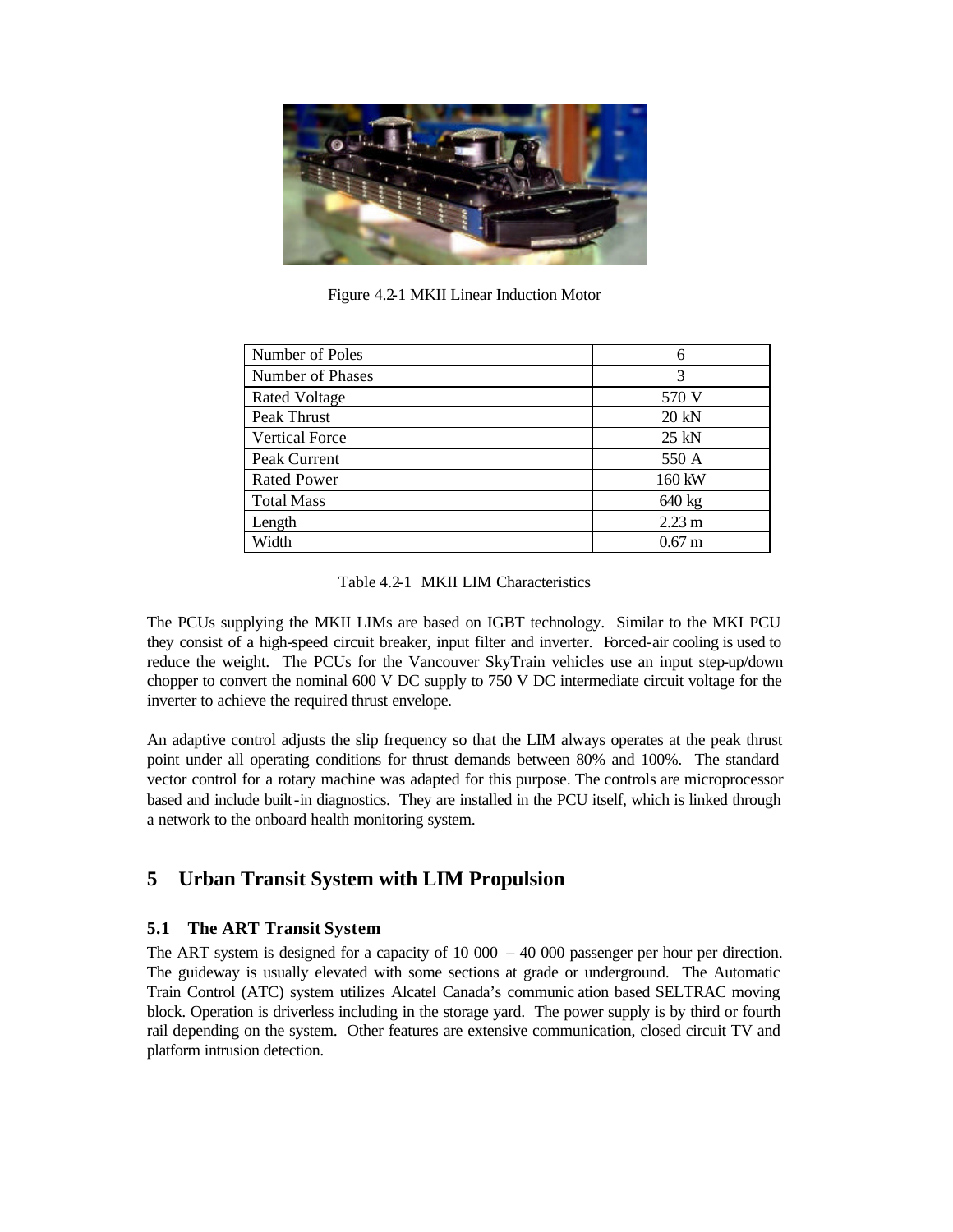# **5.2 ART Vehicles**

The MKI vehicle entered revenue service in 1984. The vehicle structure is aluminium with two passenger doors per side. Each vehicle has two LIM propulsion systems with steerable bogies. Automatic couplers allow the formation of trains.

| Length                                                           | 12.7 m          |
|------------------------------------------------------------------|-----------------|
| Width                                                            | $2.5 \text{ m}$ |
| Typical Passenger Capacity (Standees $\omega$ 6/m <sup>2</sup> ) | 90              |
| Total Mass                                                       | 14 370 kg       |

#### Table 5.1-1 ART MKI Main Data

The MKII vehicle has an increased passenger capacity. The vehicle structure is aluminium on a steel underframe. The width at floor level is the same as MKI, so that MKII vehicles can operate on the same track as MKI vehicles. There are 3 passenger doors per side. Two vehicles are semi-permanently coupled and the passenger compartments are connected with a gangway. A derived design with wider car body and two wide passenger doors per side is used at the JFK International Airport in New York City, USA. Reference [4,5] provides a detailed description of the MKII vehicle.



Figure 5.1-2 ART MKII General Arrangement.

|                                                                                 | Kuala Lumpur      | <b>SkyTrain</b>   | JFK                 |
|---------------------------------------------------------------------------------|-------------------|-------------------|---------------------|
| Length                                                                          | $16.35 \text{ m}$ | $17.35 \text{ m}$ | $17.6 \,\mathrm{m}$ |
| Width                                                                           | 2.65m             | $2.65 \text{ m}$  | $3.2 \text{ m}$     |
|                                                                                 | 171               | 185               | 295                 |
| Typical Passenger Capacity<br>(Standees @ $6/m^2$ , 5.4/m <sup>2</sup> for JFK) |                   |                   |                     |
| <b>Total Mass</b>                                                               | 22000 kg          | 22300 kg          | $24000 \text{ kg}$  |

Table 5.2-2 ART MKII Main Data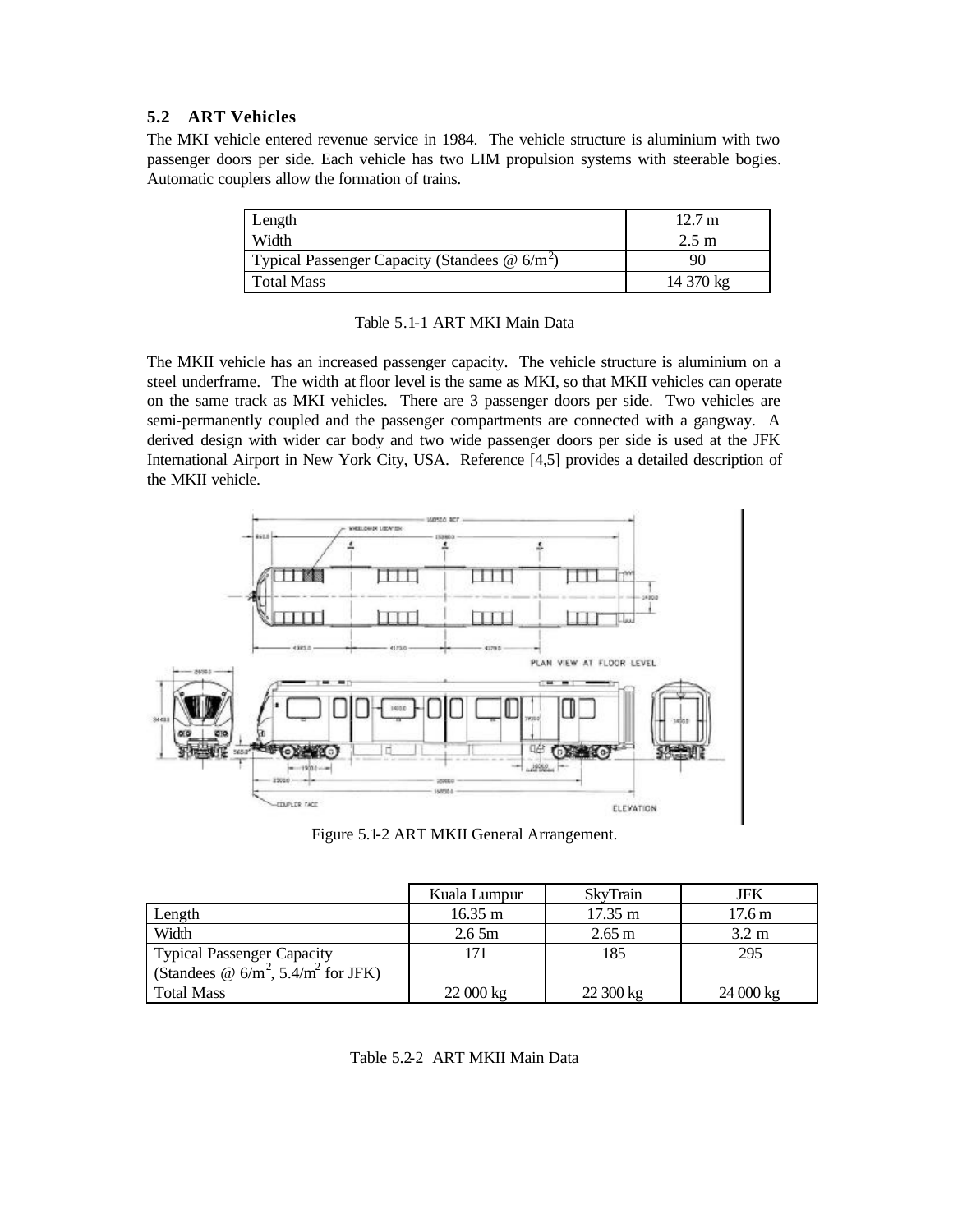### **5.3 Scarborough Rapid Transit, Toronto Canada**

The Scarborough Rapid Transit system in Toronto was the first deployment of the ART MKI technology. The system length is 6.8 km and has 28 MKI vehicles configured as married pairs that can be coupled to form a 4-car train. The vehicles have a cab, which allows for cab-signalling or automatic control.

### **5.4 SkyTrain, Vancouver, Canada**

The SkyTrain system in Vancouver started revenue service in 1986 with a length of 21.5 km. Three extensions increased the length to 28.9 km with grades up to 6.5%. A total of 150 MKI vehicles were delivered in several series. They operate as married pairs in 2-, 4- or 6-car trains. Operation is driverless with automatic coupling. The system has carried over 400 million passengers safely, reliably and cost effectively.



Figure 5.3-1 ART MKI Train on an inclined section at SkyTrain in Vancouver, Canada

The system is presently being extended with the new 20.3 km Millennium Line, increasing the total system length to 49.2 km. The maximum grade of the extension is 6%. Its first segment went into operation in 2002. 60 ART MKII vehicles were added to the fleet. MKI and MKII vehicles can operate on both the base system and the new Millennium Line. The MKII vehicles are configured as semi-permanently coupled married pairs with a gangway between the vehicles. The vehicles can be automatically coupled to 4-car trains. Yard movement and storage is automatic.

# **5.5 Detroit Downtown People Mover, Detroit, USA**

The Detroit Downtown People Mover went into revenue service in 1987. It is a single-track loop connecting the business core in Detroit. The system is 4.7 km long with 13 stations. The guideway passes through buildings. 12 MKI vehicles are operated driverless as singles or coupled to trains. Yard movement and storage is automatic.

#### **5.6 Kuala Lumpur LRT System 2, Kuala Lumpur, Malaysia**

The Kuala Lumpur LRT System 2 [6] is the first deployment of ART MKII vehicles. The first phase was completed in time for the Commonwealth Games in 1998. The system length is 29 km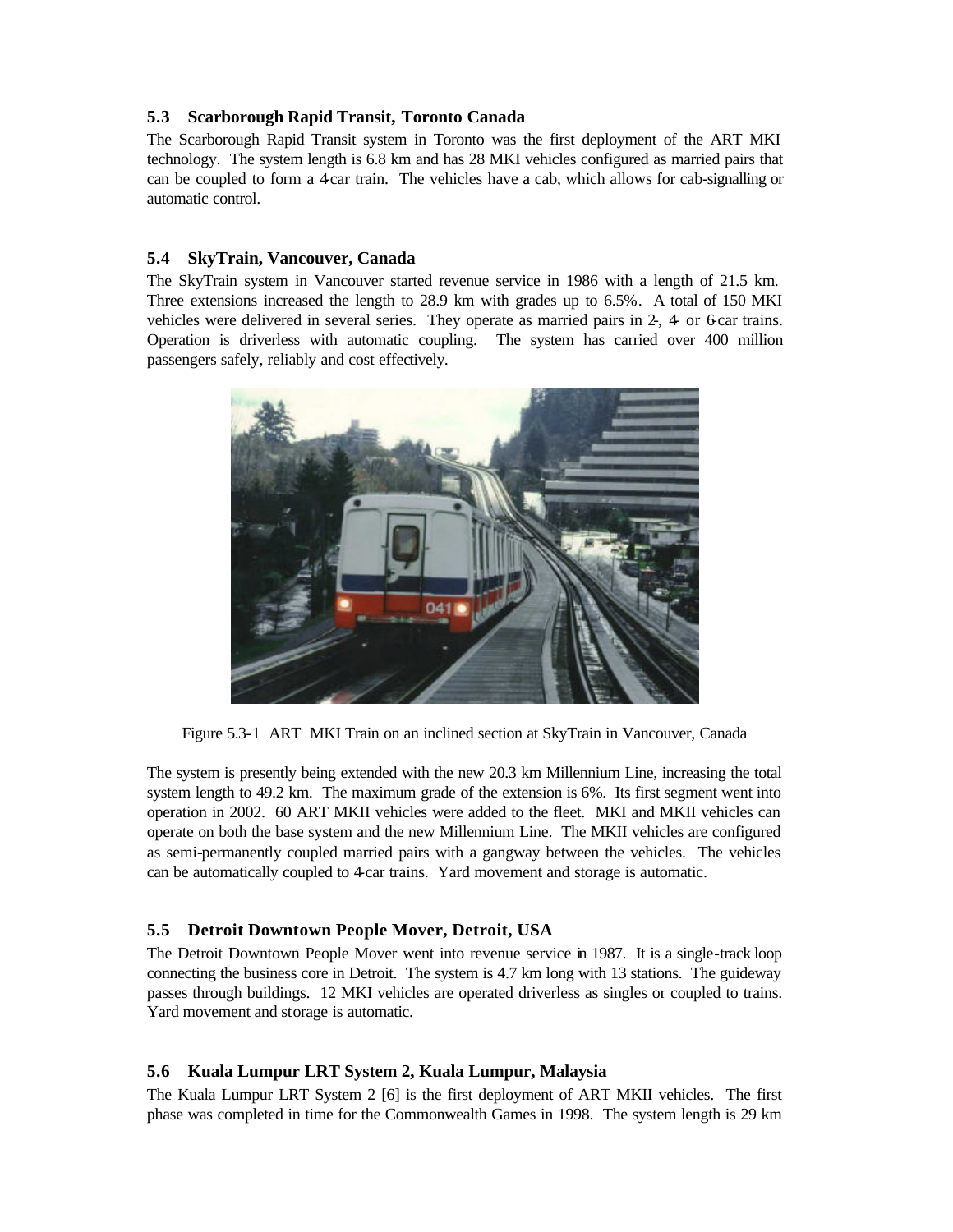with 19 above ground and 5 underground stations. The maximum grade is 6.25%. The underground stations are equipped with platform doors. 70 ART MKII vehicles are in service. They are configured as semi-permanently coupled pairs connected with a gangway. Operation is driverless, including in storage.



Figure 5.5-1 ART MKII Train in on an elevated section at Kuala Lumpur, Malaysia

# **5.7 AIRTRAIN, JFK International Airport, New York City USA**

The AIRTRAIN system will connect ten fully enclosed stations using an elevated dual track guideway to link all terminals in JFK's terminal area with two branches that interface with New York's regional transit system. The system length is 13 km with a maximum grade of 5.4%. 32 ART MKII vehicles with wide bodies are being supplied. The vehicles feature extra-wide doors and onboard luggage racks to accommodate airline passenger luggage. The vehicles are designed to operate driverless as single units or in trains of up to four vehicles. Yard movement and storage is automatic. Revenue service starts in 2002.